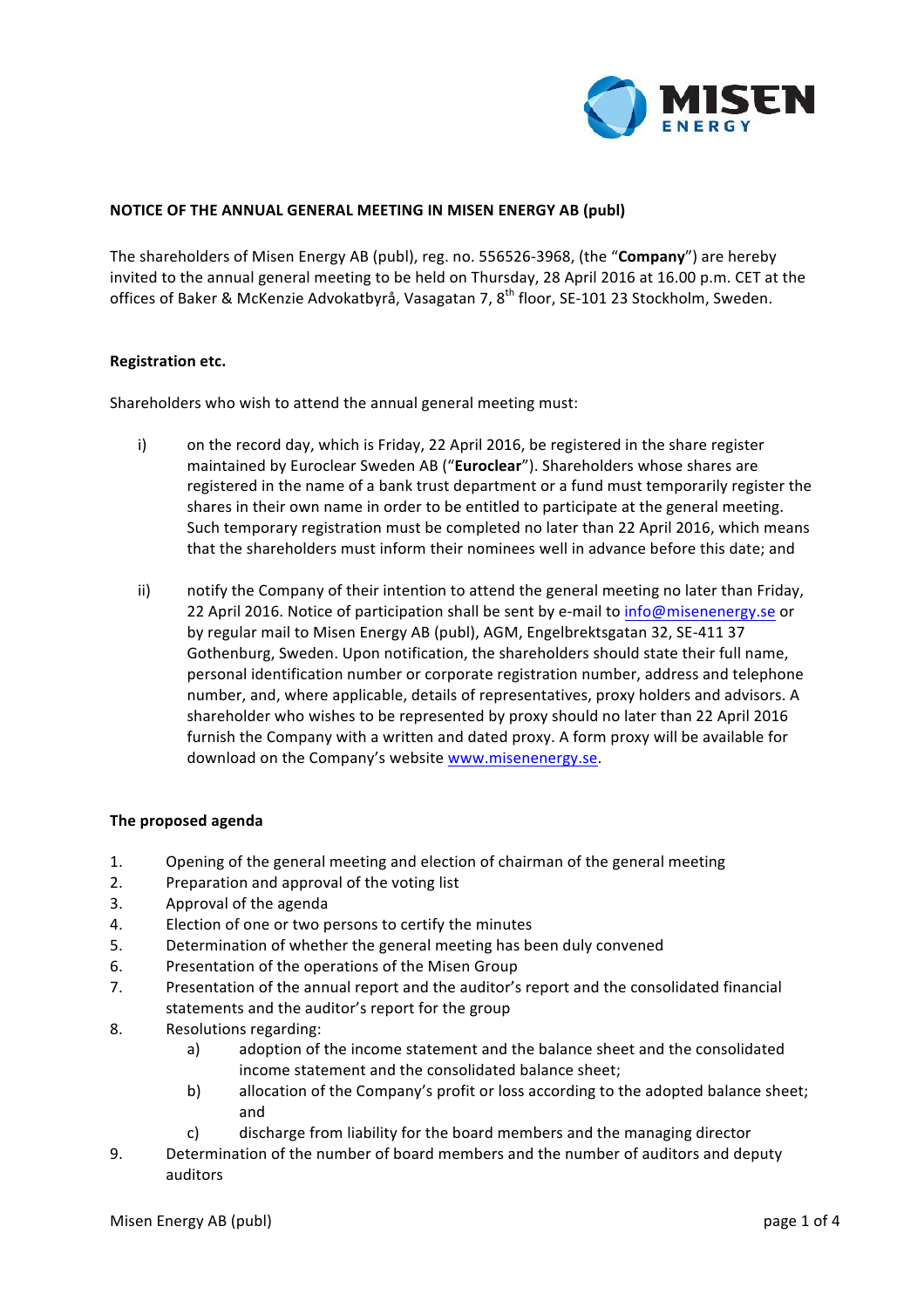- 10. Determination of remuneration to members of the board and board committees and to auditors
- 11. Election of members of the board and chairman of the board
- 12. Election of auditors
- 13. Adoption of principles for the Nomination Committee
- 14. Election of members of the Nomination Committee
- 15. Resolution regarding authorisation for the board to issue shares, convertible debentures and/or warrants in an amount not exceeding ten (10) per cent of total number of shares and votes in the Company
- 16. Closing of the general meeting

## **Proposal for resolutions**

### *Item 1. Election of chairman of the general meeting*

The Nomination Committee proposes Carl Svernlöv, attorney-at-law, as chairman of the annual general meeting.

# *Item 8(b). Resolution regarding allocation of the Company's profit or loss according to the adopted balance sheet*

The board of directors proposes that all funds available to the Company shall be carried forward.

# *Item* 9. Determination of the number of board members and the number of auditors and deputy *auditors*

The Nomination Committee proposes that the board of directors shall consist of five ordinary board members and no deputies.

The Nomination Committee proposes that the Company shall have one auditor (audit firm) and no deputy auditors.

# *Item 10. Determination of remuneration to members of the board and board committees and to auditors*

The Nomination Committee proposes that the aggregate remuneration to the members of the board for their work until the next annual general meeting shall be EUR 76,000, allocated as follows: EUR 30,000 to the chairman of the board, EUR 25,000 to Hans Lundgren, EUR 10,000 to each of Dimitrios Dimitriadis and Oleg Batyuk and EUR 1,000 to Pavel Prysiazhniuk. The proposal means that the remuneration to the individual board members remains unchanged compared to the last year.

The Nomination Committee further proposes that no additional remuneration shall be paid to the members of the board committees.

The Nomination Committee proposes that remuneration to the auditors shall be paid in accordance with approved invoice.

## *Item 11. Election of members of the board and chairman of the board*

The Nomination Committee proposes re-election of all current board members: Andrius Smaliukas, Dimitrios Dimitriadis, Hans Lundgren, Oleg Batyuk and Pavel Prysiazhniuk.

The Nomination Committee further proposes re-election of Andrius Smaliukas as chairman of the board.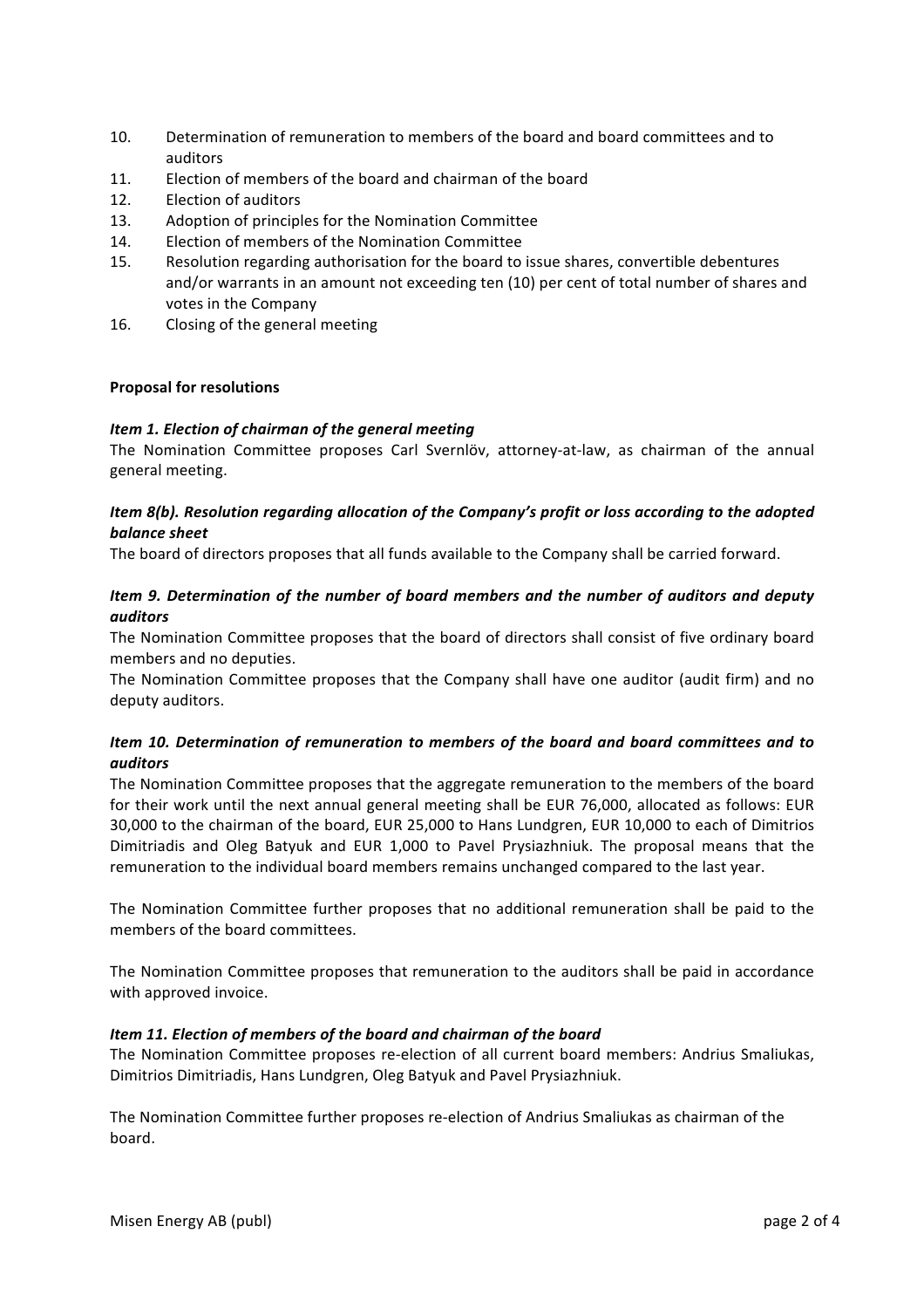## *Item 12. Election of auditors*

The Nomination Committee proposes re-election of PricewaterhouseCoopers AB as Company auditor, with Johan Palmgren as the responsible auditor.

## *Item 13. Adoption of principles for the Nomination Committee*

The Nomination Committee proposes that the principles for the Nomination Committee adopted at the annual general meeting 2015 shall be re-adopted in full.

#### *Item 14. Election of members of the Nomination Committee*

The Nomination Committee proposes:

- o re-election of Sergiy Probylov, representing Blankbank Investments Limited, Dimitrios Dimitriadis, representing Nellston Holdings Limited, Aurimas Augustinavicius, representing TCT Holding AB, and Andrius Smaliukas, in his capacity as chairman of the board of directors, as members of the Nomination Committee; and
- o re-election of Sergiy Probylov as chairman of the Nomination Committee.

# *Item* 15. Resolution regarding authorisation for the board to issue shares, convertible debentures *and/or* warrants in the total amount not exceeding ten (10) per cent of total number of shares and votes in the Company

The board of directors proposes that the annual general meeting resolves to authorise the board of directors during the period up until the next annual general meeting to, on one or more occasions, resolve to issue shares, convertible debentures and/or warrants, with or without preferential rights for the shareholders, in the amount not exceeding ten (10) per cent of the total number of shares and votes in the Company, to be paid in cash, in kind and/or by way of set-off. The share issue price shall be as close as possible in relation to the current market value with deduction of the discount necessary to attract interest for subscription of shares.

The annual general meeting is further proposed to authorise the board of directors or the managing director to make such minor necessary adjustments in the resolution above as may be necessary in order to file and register the resolution with the Swedish Companies Registration Office.

The resolution requires support by shareholders holding no less than two-thirds of both the votes cast and the shares represented at the annual general meeting.

#### **Number of shares and votes**

The total number of shares and votes in the Company on the date of this notice is 145,068,222. Each share represents one vote. Only one class of shares exists. The Company does not hold any own shares.

#### **Miscellaneous**

The shareholders are reminded of their right to request information at the annual general meeting from the board of directors and the managing director in accordance with Chapter 7 Section 32 of the Swedish Companies Act.